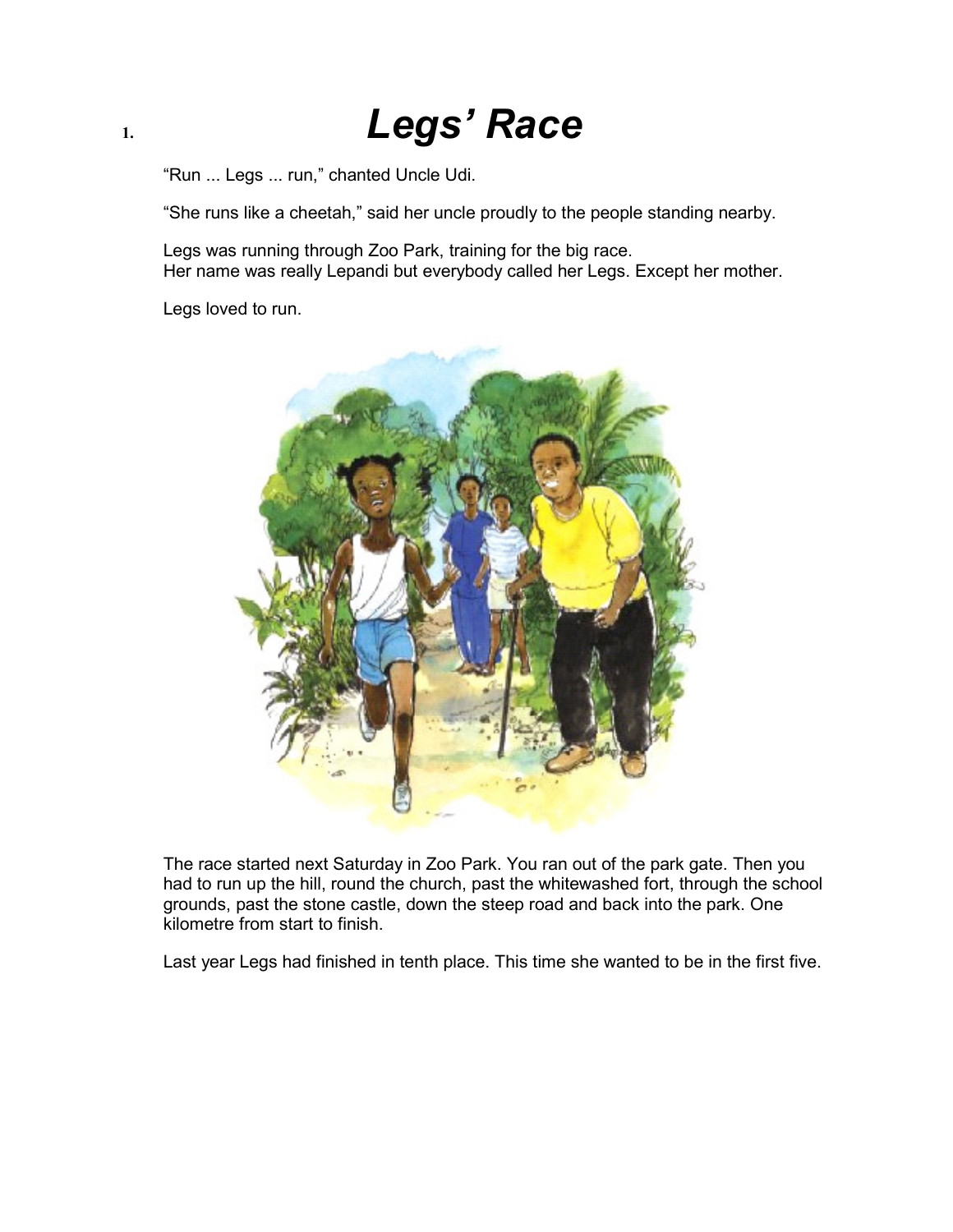All week Legs had dreamt about running the race. On Wednesday night in a dream she was struggling through the Namib Desert, sand up to her hips. The next night she was running a three-legged race with her uncle who kept on tripping her up. She woke in the hot room,wondering what the dreams meant.

 Uncle Udi was a large man, short of breath. Legs liked him but did not want him as a running partner. She was sure about that.

"He's not only large, he's lazy," said Legs' mother.

 The afternoon before the race there was a thunderstorm. The heat broke as thunder cracked the earth like a whip. Rain bounced off the hard ground outside Legs' home and fell on the roof.

 Everybody welcomed the rain. Uncle Udi moved into the middle of the street, his shirt blowing in the wind.



 "It's a sign ... a sign that you will win tomorrow!" he shouted. "Just listen to the rain on the roof. It's applauding your victory." "I don't have to win. I just want to come in the first five," Legs told her uncle.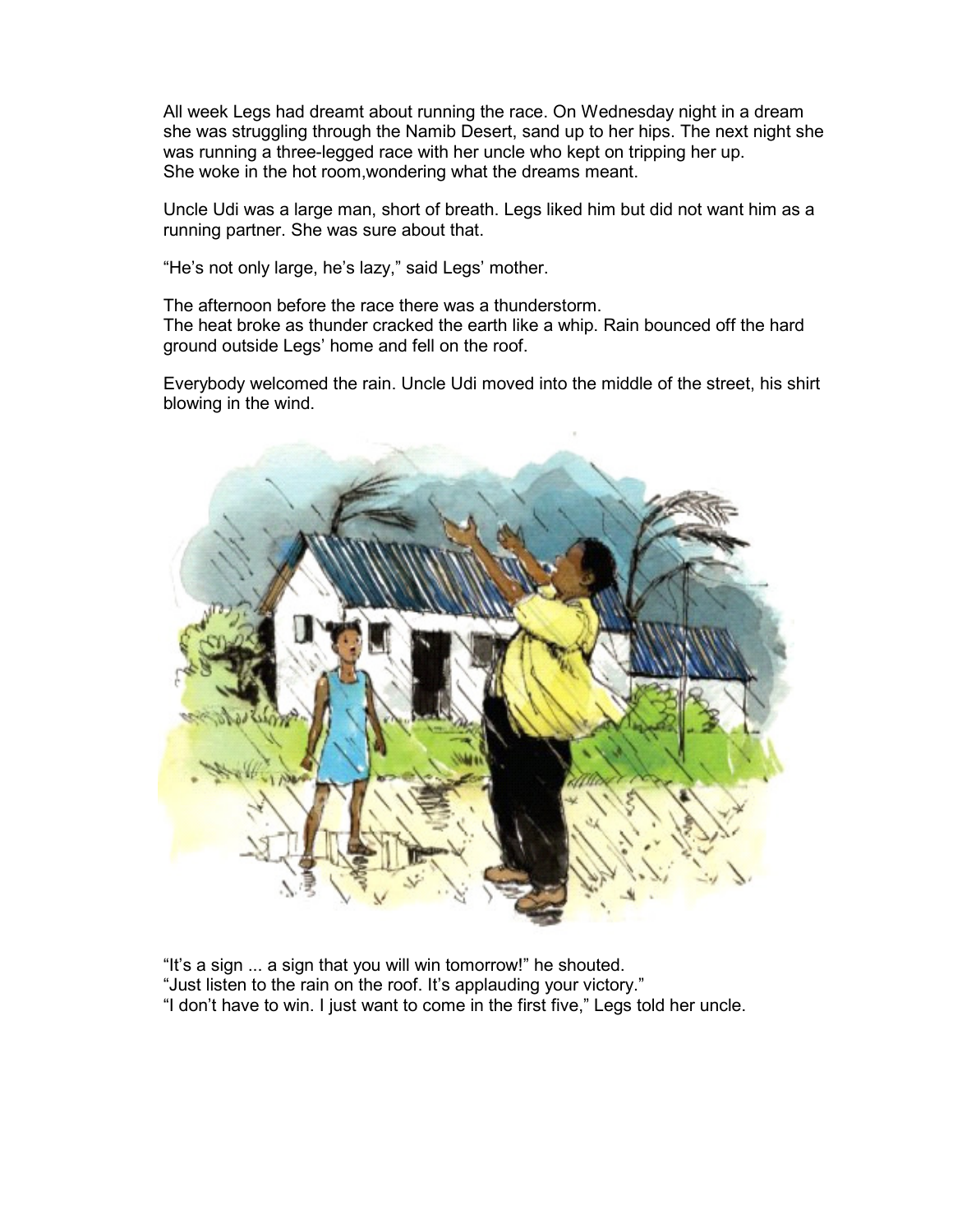That night the electrical power failed and the phones in that part of town stopped ringing. The storm had damaged the cables.

 They ate supper by candlelight. Legs sat with her mother, her brother, Rudi, and Uncle Udi who lived with them. He had moved in a week ago, to be near the hospital for treatment. Uncle Udi's heart was giving him problems. It beat like a tired alarm clock.

Legs pushed her food round on her plate.



"Don't you like the spaghetti, Lepandi?" asked her mother.

"I'm not very hungry ..." said Legs.

"You need energy for the race," urged Uncle Udi.

"What time is your race, Lepandi?" Legs' mother asked.

"It starts at seven o'clock in the morning."

 "And I shall be there to see you start," said Uncle, wiping his mouth with the back of his hand.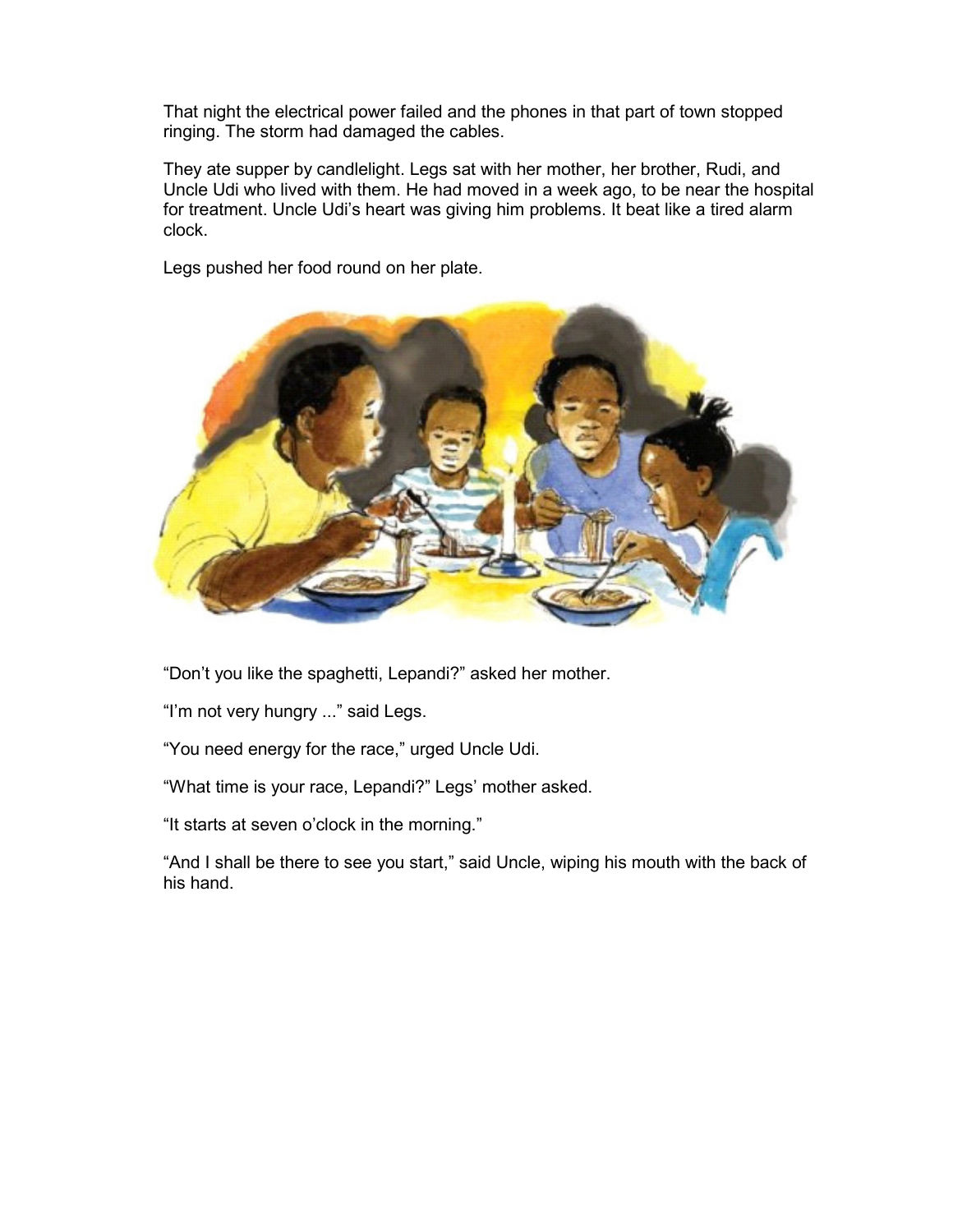That night Legs went to bed early and fell into a deep sleep. She woke in the dark. Someone was shaking her.



"Lepandi, wake up." It was her mother.

"Huh, did I oversleep?"

"No, my girl. It's your Uncle."

"What's the matter, Mama?"

"He's had an attack of some kind. I think it's his heart. We need an ambulance."

"Why don't you phone for one?" Legs yawned.

 "I tried but the lines are still down. I can't send your brother, he's too small. You'll have to go."

 Legs looked at the old alarm clock ticking away the time. Nearly five thirty. She scrambled into her running vest and shorts and tied the laces of her tackies.

 Legs ran out into the coming dawn and set off down the road at a steady pace. She slipped into her cheetah stride.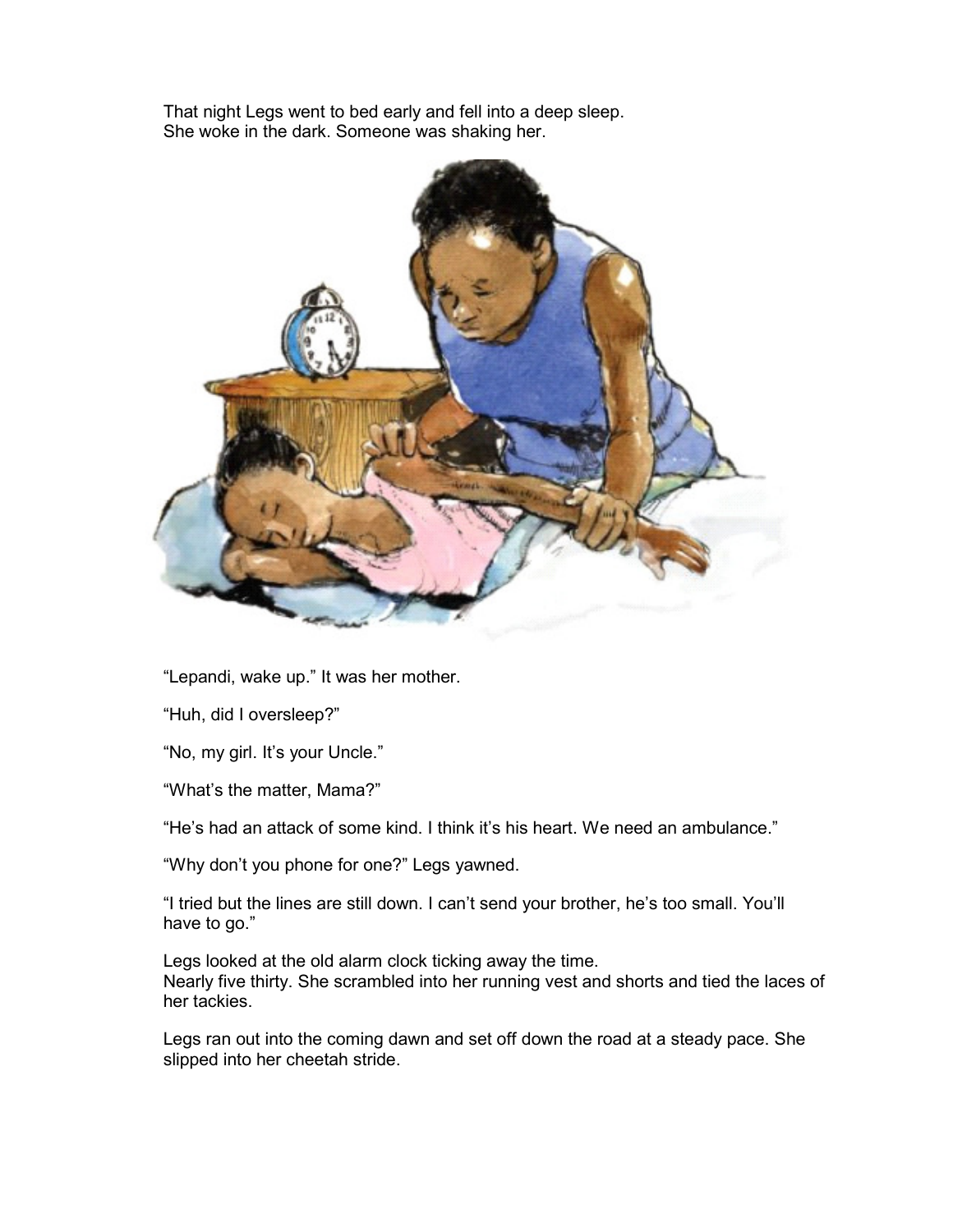Legs had got as far as the corner café when a sudden thought came to her.

"Today's the race!"

Her heart and her stomach circled each other in a dance of sadness.

It would take her another twenty minutes to get to the hospital.

By then it would be six o'clock.

Then find help.

Then get a lift with the ambulance driver.

She might be in time for the start.

If she ran all the way.

 "The distance I'm running is just as long as the race itself," she thought. Her heart drummed four beats to a stride.

Then another thought struck Legs. "Uncle Udi won't be there to see me run." She felt sad.

She saw the lights of the hospital at the end of the road and she increased her pace.

Legs ran through the door that read EMERGENCY and spoke to the nurse there.

"It's my uncle ... please come ... his heart ..."

"Name and address." The nurse pushed a form at her.

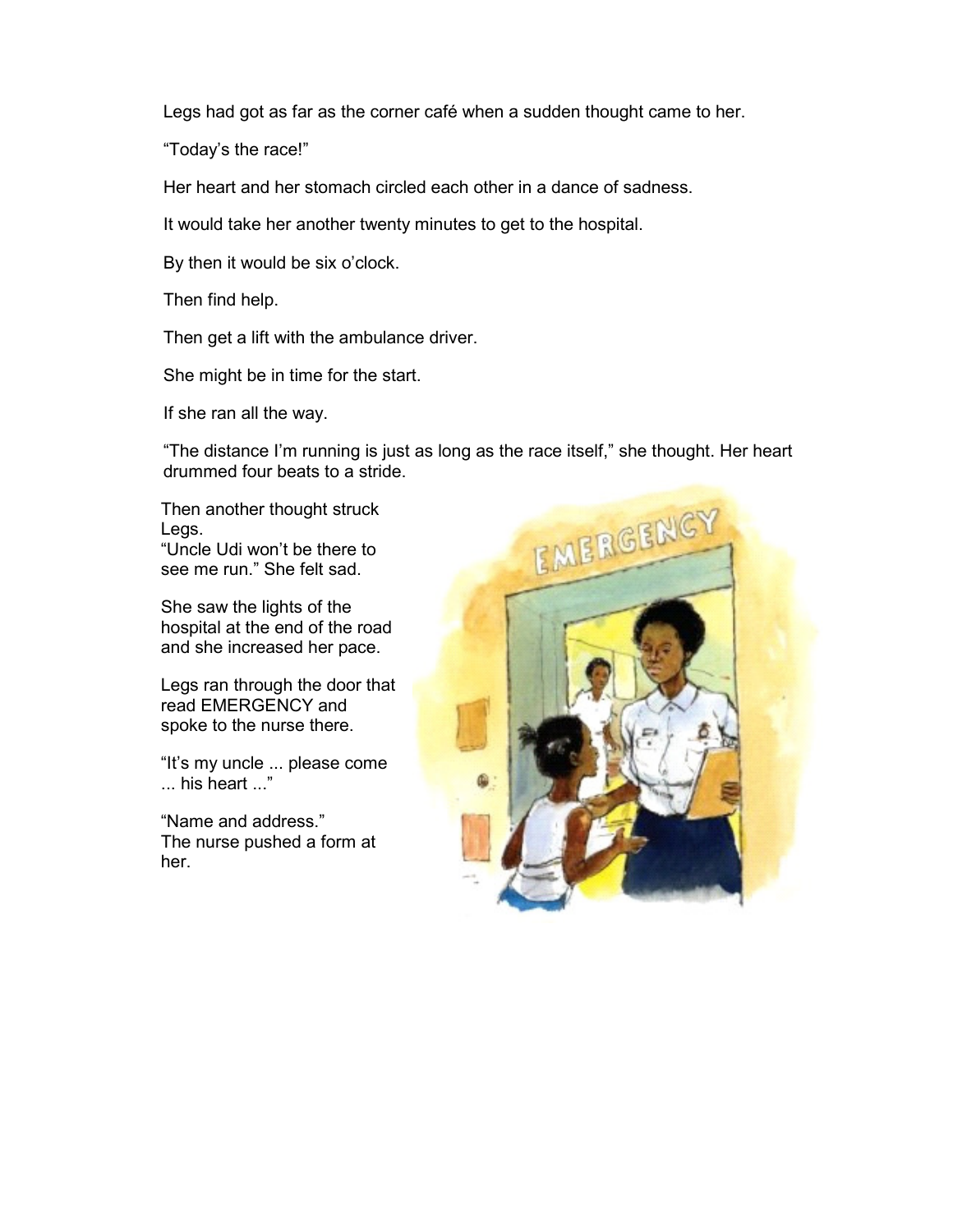Legs could hear a giant clock beating time in her head. She scrawled out the details. Then the nurse read it slowly, yawned and reached for the intercom.

Ten minutes later Legs was sitting in the ambulance.

 At home Legs stayed long enough to see Uncle Udi into the ambulance ... then she set out, running towards the start of her race.

She ran and ran. She was so tired ... and now she still had to run another kilometre.

Five to seven.

"I hope they'll still let me register," cried Legs to herself.

 She swung through the lower park gate. Was she too late? People were milling around. She recognized Spider, her friend, who was also running.

Legs ran right up to him. "Can I run?" she cried.

"Where were you?" asked Spider.

"I was with ...my uncle ..." She was too upset to get her words out.

"Never mind, Legs. The race has been postponed."

"Postponed! Why, Spider?"

 "Last night's rain has caused problems. A burst pipe flooded the top end of the park. We run next week. Same time. Same place."

Legs heaved a sigh of relief.